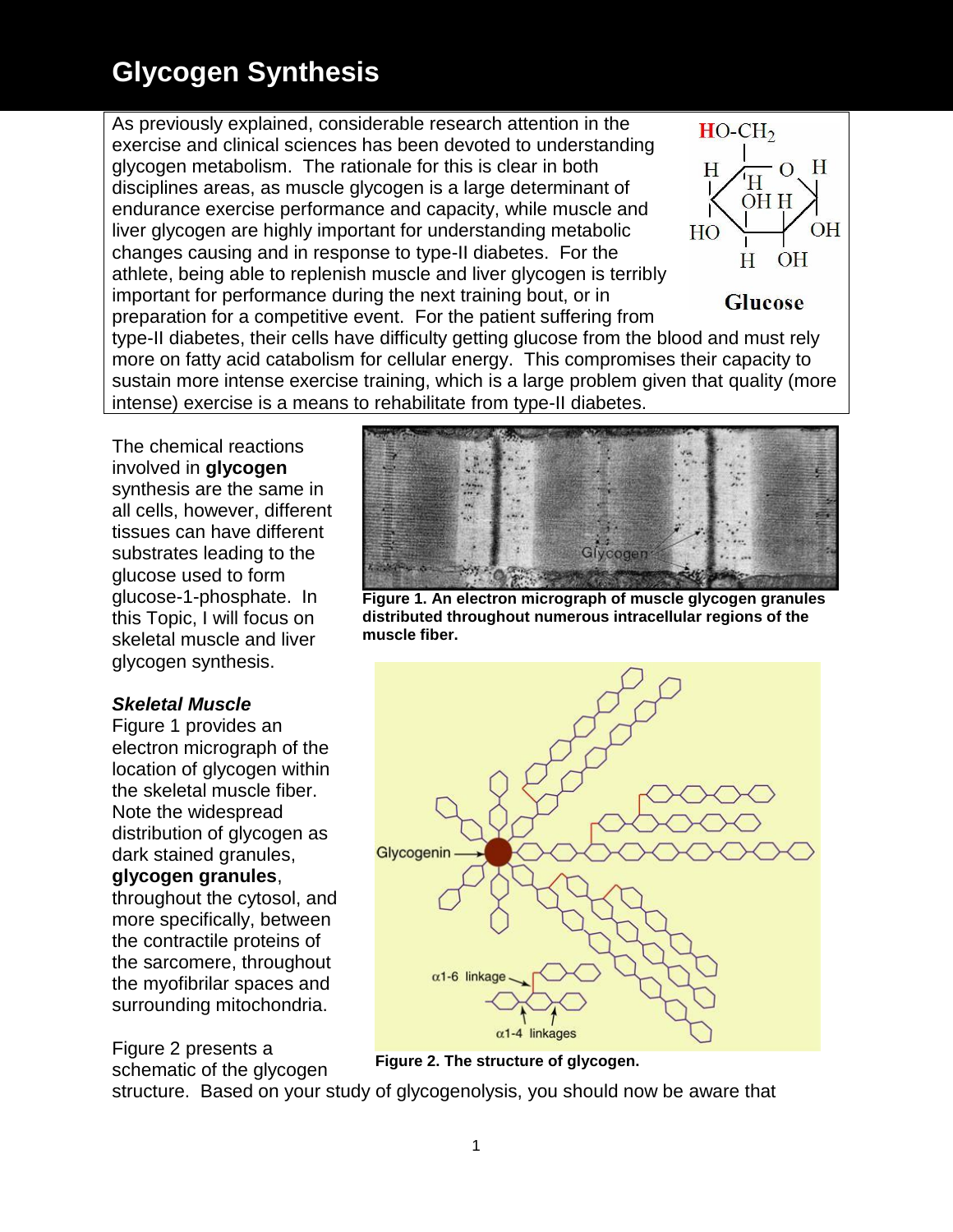muscle glycogen is the predominant source of fuel for glycolysis during moderate to high intensity exercise. Clearly, in order to repeat moderate to high intensity exercise again and again, during sports and athletics, as well as train or perform again on a daily basis, muscle must replenish this glycogen store. This is the importance of muscle glycogen synthesis.

It would be very convenient if muscle could reverse glycolysis, and use lactate and glycolytic intermediates to reform glycogen as these accumulate in muscle during intense exercise. However, muscle does not have the needed enzymes to convert the triose-phosphate, pyruvate or lactate intermediates of glycolysis back into glucose. These alternate enzyme catalyzed reactions are needed to divert the reactions of glycolysis that have such a highly negative ΔG that no alteration of substrate and product concentrations can reverse this directionality. Despite there being some research evidence of carbons from lactate appearing in muscle glycogen, the enzymology data for muscle is clear in showing deficient enzymes necessary to reverse phases I and II of glycolysis. These reactions are detailed in the Topic on Gluconeogenesis. However, note that for glycolytic intermediates preceding **fructose-1,6-bisphosphate**, these reactions are readily reversible. The bottom line is that muscle is heavily reliant on blood glucose to support glycogen synthesis. Figure 3 presents the source of substrate and the individual reactions in the formation of UDPglucose, the final substrate for muscle glycogen synthesis. Figure 4 reveals the glycogen synthase reaction.

As discussed in the Topic on macronutrient structure, glycogen consists of alpha 1-4 and alpha 1-6 carbon linkages between glucose molecules. The regulation of the enzyme **phosphorylase** was discussed in detail in the Topic on **Glycogenolysis**, and revealed that this was a highly exergonic reaction that was allosterically regulated. Clearly, another enzyme is needed to catalyze the addition of glucose residues to glycogen during glycogen synthesis. This enzyme is called **glycogen synthase** (also known as glycogen synthetase) and is also an allosterically regulated enzyme. Figure 5 summarizes this regulation, as well as the opposing regulation of phosphorylase, which of course, must be regulated to be inactive to prevent a futile cycle of opposing glycogen breakdown. Note the role of the hormone **epinephrine** in this regulation. Remember from the content presented in the Section on Neuroendocrinology that epinephrine increases during exercise, and is responsible for the increase in the intracellular second messenger cyclic AMP (cAMP). The cAMP in turn stimulates the activity of certain enzymes that phosphorylate phosphorylase to activate the enzyme, and phosphorylate glycogen synthase to inhibit the enzyme.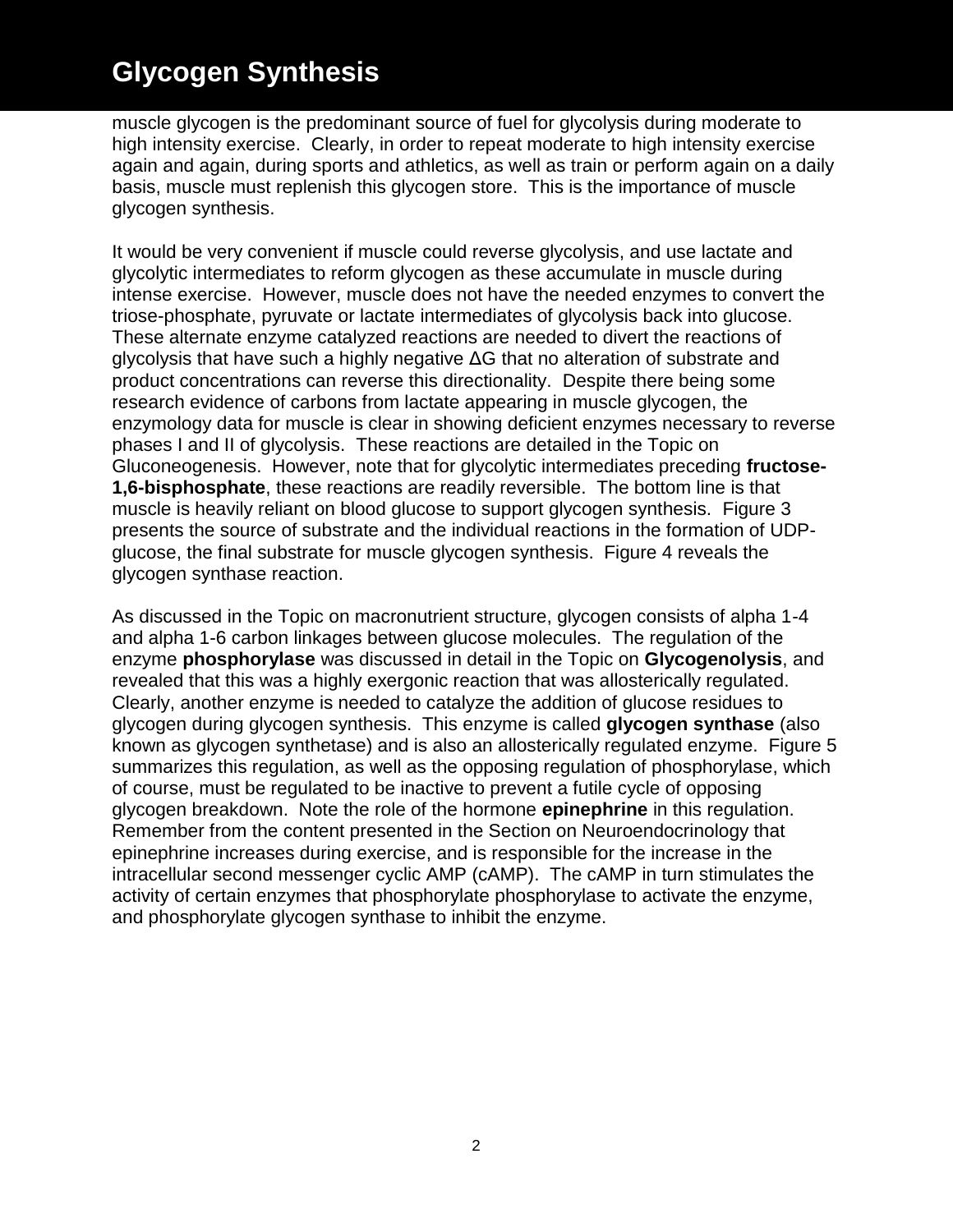

**Figure 3. A schematic of the reactions involved in the production of UDP-glucose.**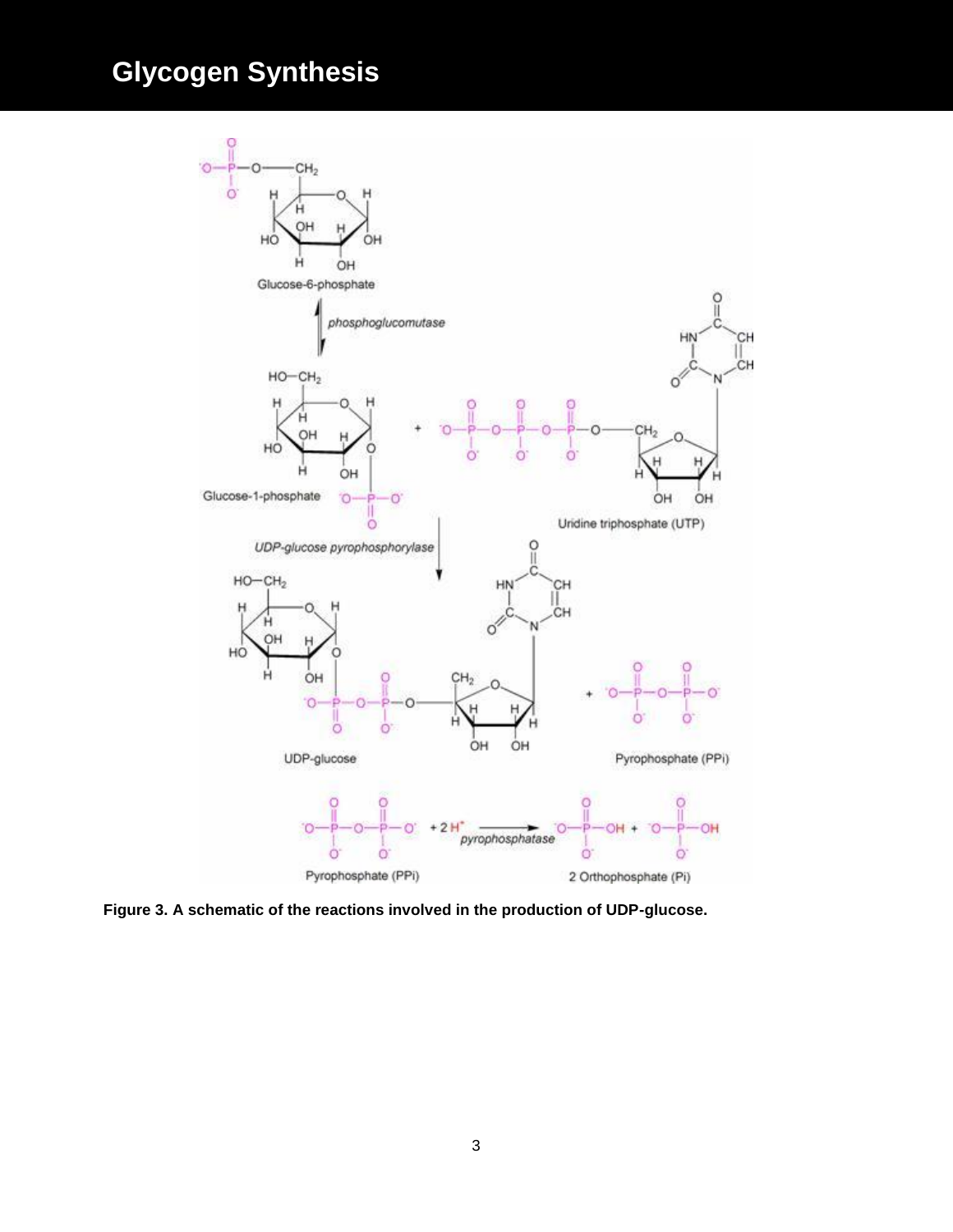

**Figure 4. The glycogen synthase reaction.**

During post-exercise or pre-exercise conditions, as well as during and after feeding, epinephrine concentrations in blood are low, and conversely, insulin concentrations are higher after a meal that contains carbohydrate due to increases in blood glucose. The increases in blood glucose and insulin stimulate activity of glycogen synthase by causing the removal of the phosphate group on enzyme. The same phosphate removal also occurs with phosphorylase, which decreases its activity (Figure 5). The ample supply of blood glucose and the now active enzyme support glycogen synthesis.

Another activator of glycogen synthase is glucose-6-phosphate (G6P). The muscle concentration of G6P increases when muscle is inactive and when there is increased muscle glucose uptake via the **GLUT4 glucose transporters** (Figure 6). Of course, insulin increases muscle glucose uptake, but is not necessary to cause glucose uptake, as the GLUT4 transporters are also responsive to prior exercise, with a response that can last for as long as 12 hours. Nevertheless, the post-exercise uptake of glucose into muscle is highest immediately post exercise due to a combination of higher muscle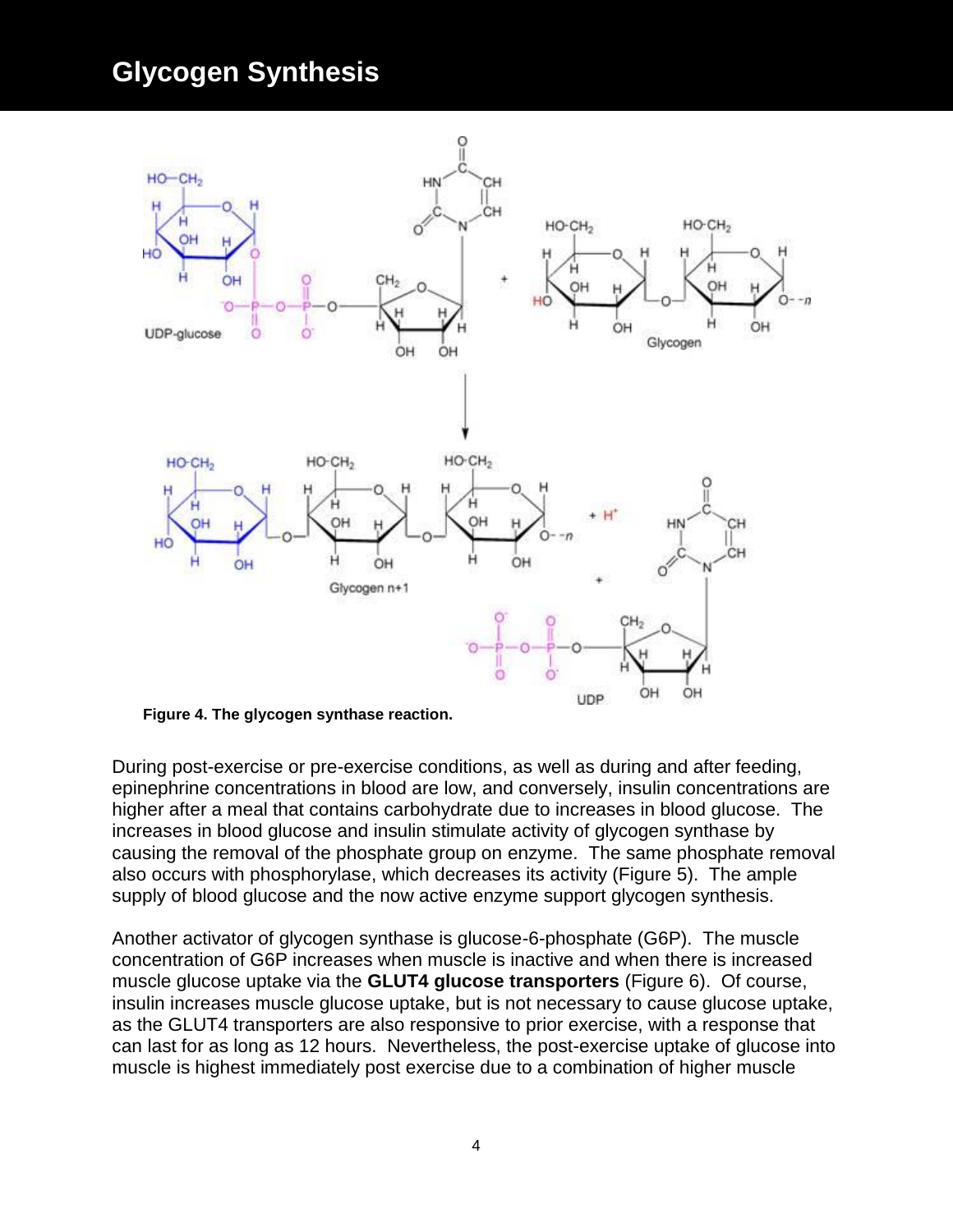blood flow and therefore higher glucose supply so long as simple carbohydrate is ingested during or immediately after exercise.



**Figure 5. Summary of the phosphorylation/dephosphorylation regulation of both phosphorylase and glycogen synthase.**

The activators and inhibitors of the substrates and products of the reactions of glycogen synthase are presented in Table 1. The inhibitors of glycogen synthetase comprise ATP, AMP, ADP, **UDP** and Pi. The inactive, phosphorylated structure of glycogen synthase is termed **glycogen synthase-D**. The unphosphorylated structure is termed **glycogen synthase-I**. The "D" and "I" abbreviations are based on a dependence (D) and independence (I) of activity to the muscle **G6P** concentration. Higher concentrations of G6P (> 0.1 mmol/kg) stimulate activity of the D-form, with greater G6P concentrations causing greater activity. Furthermore, due to multiple phosphorylation sites on glycogen synthase, the more phosphorylated the D-structure, the less the activity for a given G6P concentration. The I-form, which is completely dephosphorylated, is independent of G6P for activity. The **adenylate** molecules (ATP,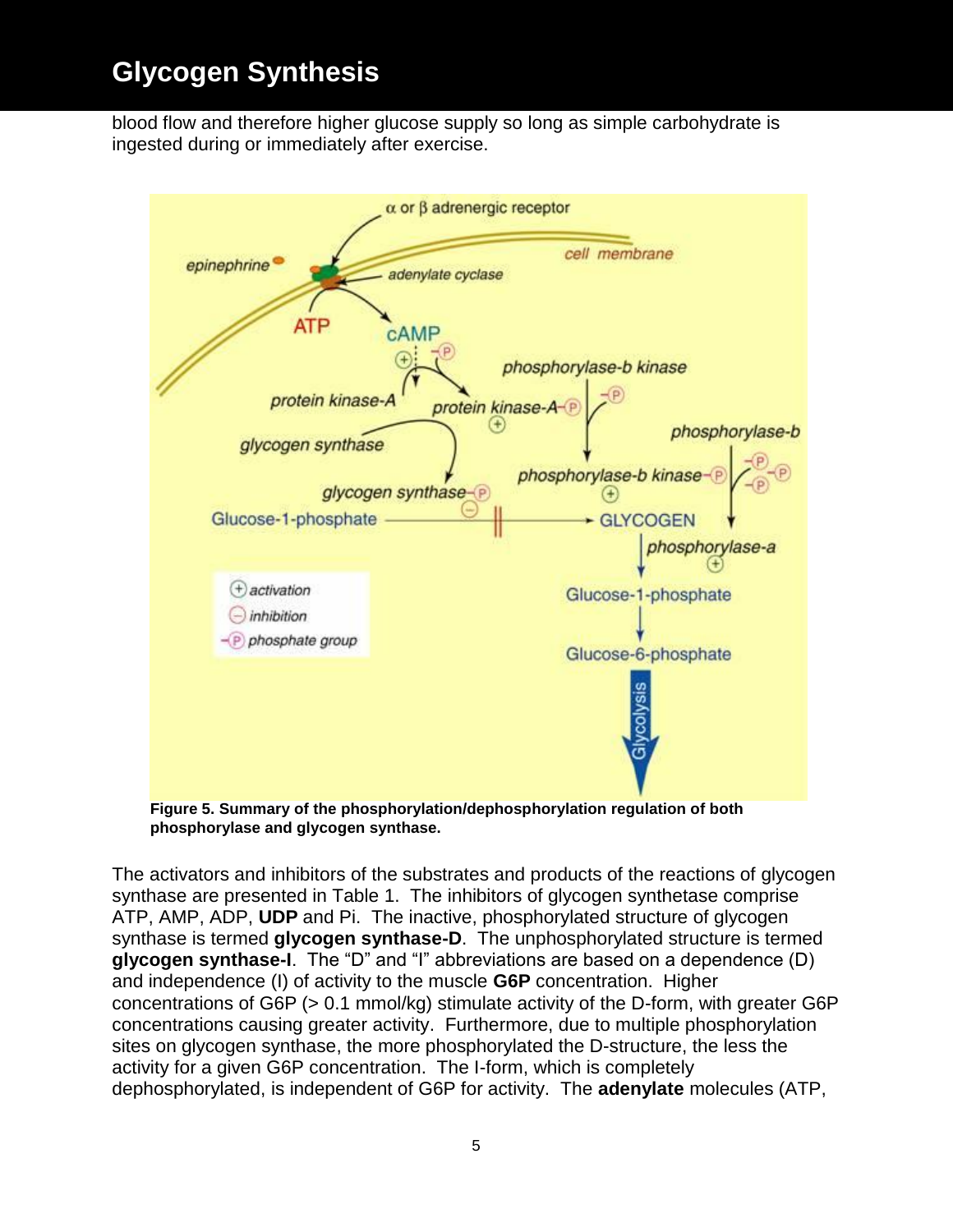ADP, AMP) are not that influential as inhibitors as their absolute concentrations are well regulated to be nearly constant in muscle during rest conditions. Thus, the most important regulators of glycogen synthase are phosphorylation/dephosphorylation and the muscle G6P concentration.



**Figure 6. Schematic showing the roles of insulin and muscle contraction in increasing the density of GLUT4 glucose transporters on the sarcolemma of skeletal muscle, thereby increasing glucose uptake.**

**Table 1. The enzyme activators and inhibitors of the reactions of glycogen synthesis.**

| <b>Reaction</b>                                   | <b>Enzyme</b>            | <b>Inhibitors</b> | <b>Activators</b> |
|---------------------------------------------------|--------------------------|-------------------|-------------------|
| Glucose + ATP $\rightarrow$ G6P + ADP             | <b>Hexokinase</b>        | G6P               |                   |
| $G6P \rightarrow G1P$                             | Phosphoglucomutase       |                   |                   |
| $G1P + UTP \rightarrow UDP\text{-}glucose + PPi$  | <b>Glycogen synthase</b> | Phosphorylation   | Dephosphorylation |
| UDP-glucose + Glycogen <sub>n</sub> $\rightarrow$ |                          | <b>ATP</b>        | G6P               |
| Glycogen $n+1$                                    |                          |                   |                   |
|                                                   |                          | <b>AMP</b>        |                   |
|                                                   |                          | <b>ADP</b>        |                   |
|                                                   |                          | <b>UDP</b>        |                   |
|                                                   |                          | Pi                |                   |

#### *The Importance of Glycogenin*

**Glycogenin** is the protein core, or **primer**, of glycogen that also has enzymatic activity through a **glucosyltransferase** component enzyme (Figure 7). Glycogenin also contains glycogen synthase, but this connection is non-covalent. You can interpret glycogenin as the starting point for a glycogen granule. As such, each separate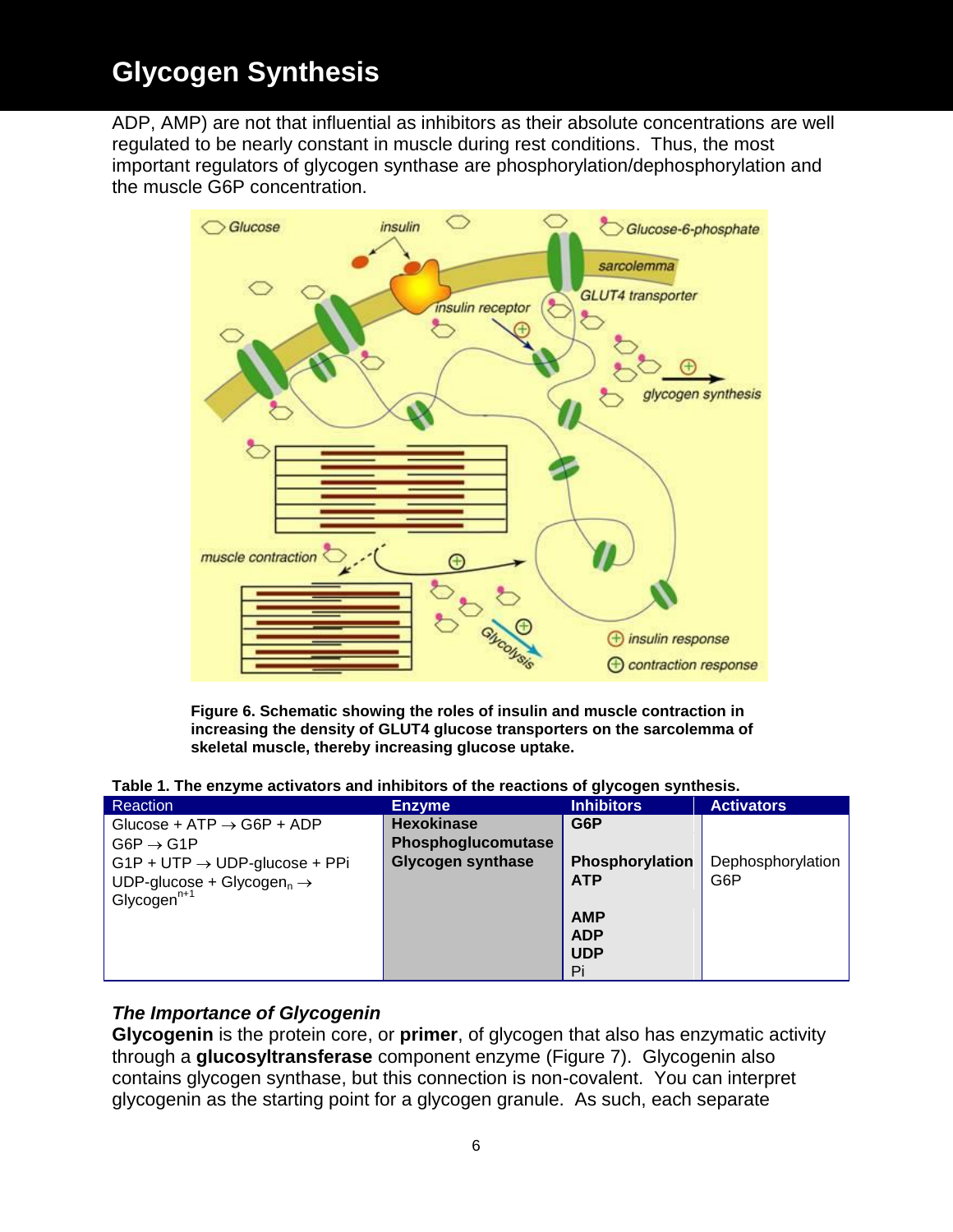glycogen granule exists due to the presence of a separate glycogenin complex that initiated the synthesis of the granule. The glucosyltransferase component enzyme is extremely important to initiate glycogen synthesis, as glycogen synthase cannot add glucose residues to glycogenin until there are at least 8 glucose residues connected via  $\alpha$ 1-4 linkages. Hence, this is the role of the glucosyltransferase activity.



**the protein core, glucosyltransferase component enzyme, glycogen synthase, and the initiation glucose residues needed to commence glycogen synthesis from the glycogen synthase and glycogen-branching enzyme reactions.**

This enzyme attaches glucose residues to glycogenin until this 8 residue chain is achieved, after which glycogen synthase takes over in glycogen synthesis, as described in the next sub-section.

Recent research on the molecular biology of glycogenin genetic expression and related protein synthesis has shown that it is highly influential in determining the muscle capacity for glycogen storage. For example, during post-exercise conditions that favor glycogen synthesis, there is increased glycogenin **mRNA** and it is believed that muscle contraction stimulates this genetic regulation. There is also an as yet undiscovered regulation between the



**Figure 8. The increased activity of glycogenin and muscle**  content of glycogenin mRNA after exercise at 75% VO<sub>2</sub> max to exhaustion, followed by 5 x 30s sprints at Watts at VO<sub>2</sub>max. **Carbohydrate ingestion occurred at 75 g/hr immediately postexercise.** *Adapted from Shearer J et al. Am J Physiol Endocrinol Metab. 2005;289:E508-E514.*

muscle store of glycogen and this glycogenin mRNA expression, as muscle glycogenin activity (proportional to glycogenin content) increases after exercise and lowered muscle glycogen stores (Figure 8) until a set-point of maximal glycogenin content and activity is reached. This sets the maximal density of glycogenin in muscle, which then in combination with the maximal size of each glycogen granule, determines the maximal capacity of muscle glycogen, or the glycogen content of any tissue. Research is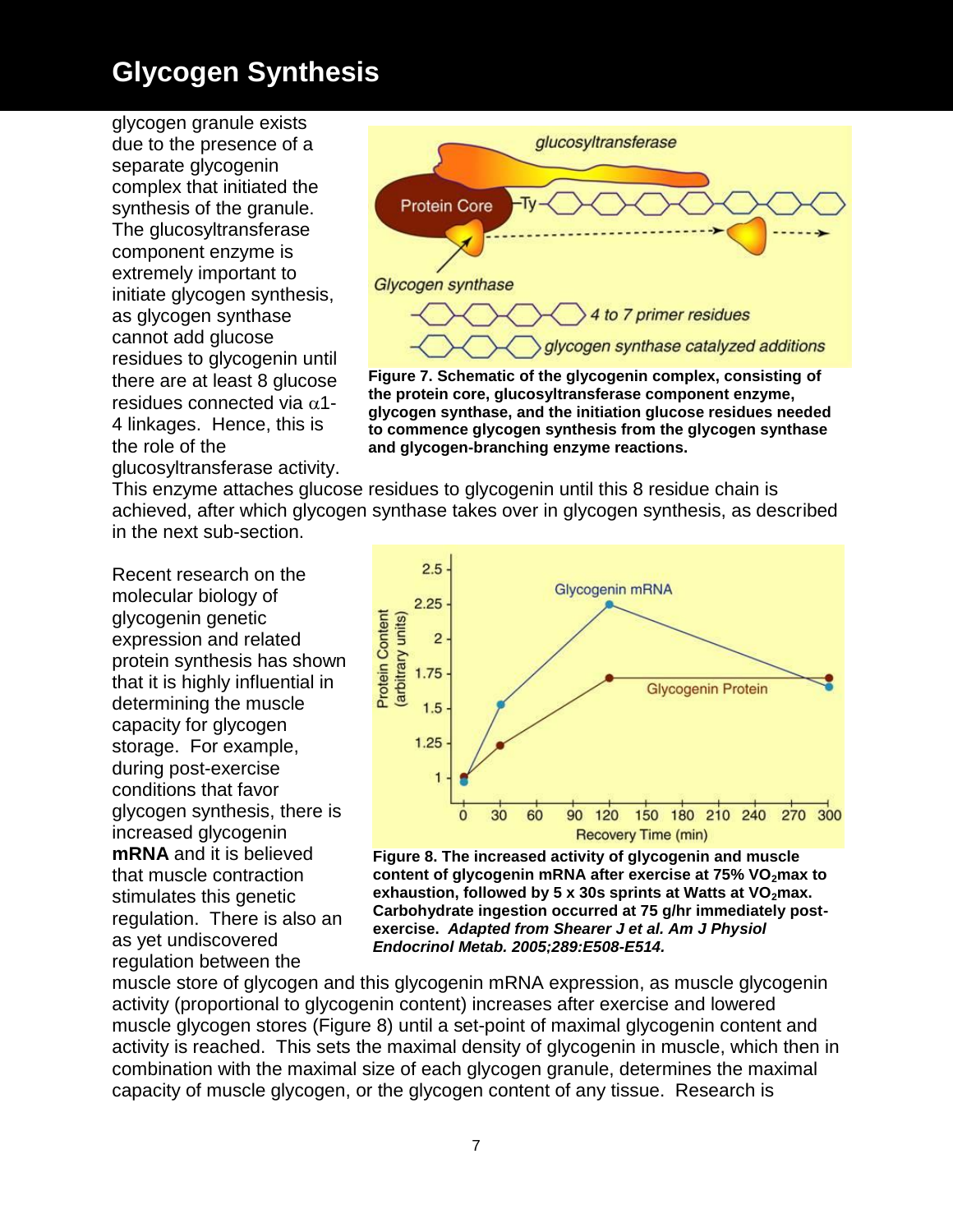ongoing to determine what signals such maximal capacities for a given tissue. It is interesting in this regard to note that exercise training increases the maximal capacity of muscle glycogen (Figure 9), so whatever the mechanism(s), they are responsive to exercise training.

#### *Reactions of Glycogen Synthesis*

Given that we now understand the cellular conditions necessary to support glycogen synthesis, what are the reactions that form this pathway? The



**Figure 9. Differences between muscle glycogen concentrations for subjects of different fitness. Muscle glycogen stores are equally high for trained endurance and strength/power athletes.**

total reactions and chemical structures involved in muscle glycogen synthesis are presented in Figures 3, 4.

For glycogen synthase to add new glucose residues to an alpha-1-4 chain, there must be at least 4 residues present. As synthase cannot add residues to an alpha-1-6 linkage, this is accomplished by the **glycogen-branching enzyme**, which transfers 6 or 7 residues from a chain of at least 11 to a C-6 hydroxyl group, forming the alpha-1-6 linkage. The branched structure of glycogen allows for increased glucose residue binding to the growing glycogen particle. However, there are limits to the size of the glycogen particle, but as yet there is no clear biochemical explanation for such a size restriction. As previously explained, current research evidence indicates that the muscle glycogen store is determined by the expression of glycogenin.

#### *Liver*

The synthesis of glycogen in the liver occurs from a different source of glucose substrate. As previously stated, muscle glycogen synthesis is heavily reliant on blood glucose and hence a dietary supply of glucose. In contrast, the liver only absorbs glucose from the blood in the post-absorptive state, when blood glucose concentrations are increased. During normal blood glucose conditions (normoglycemic), liver glycogen synthesis is fueled by gluconeogenic precursors such as lactate, amino acid carbon skeletons, and glycerol. These aspects of metabolism will be addressed in the Topic on gluconeogenesis.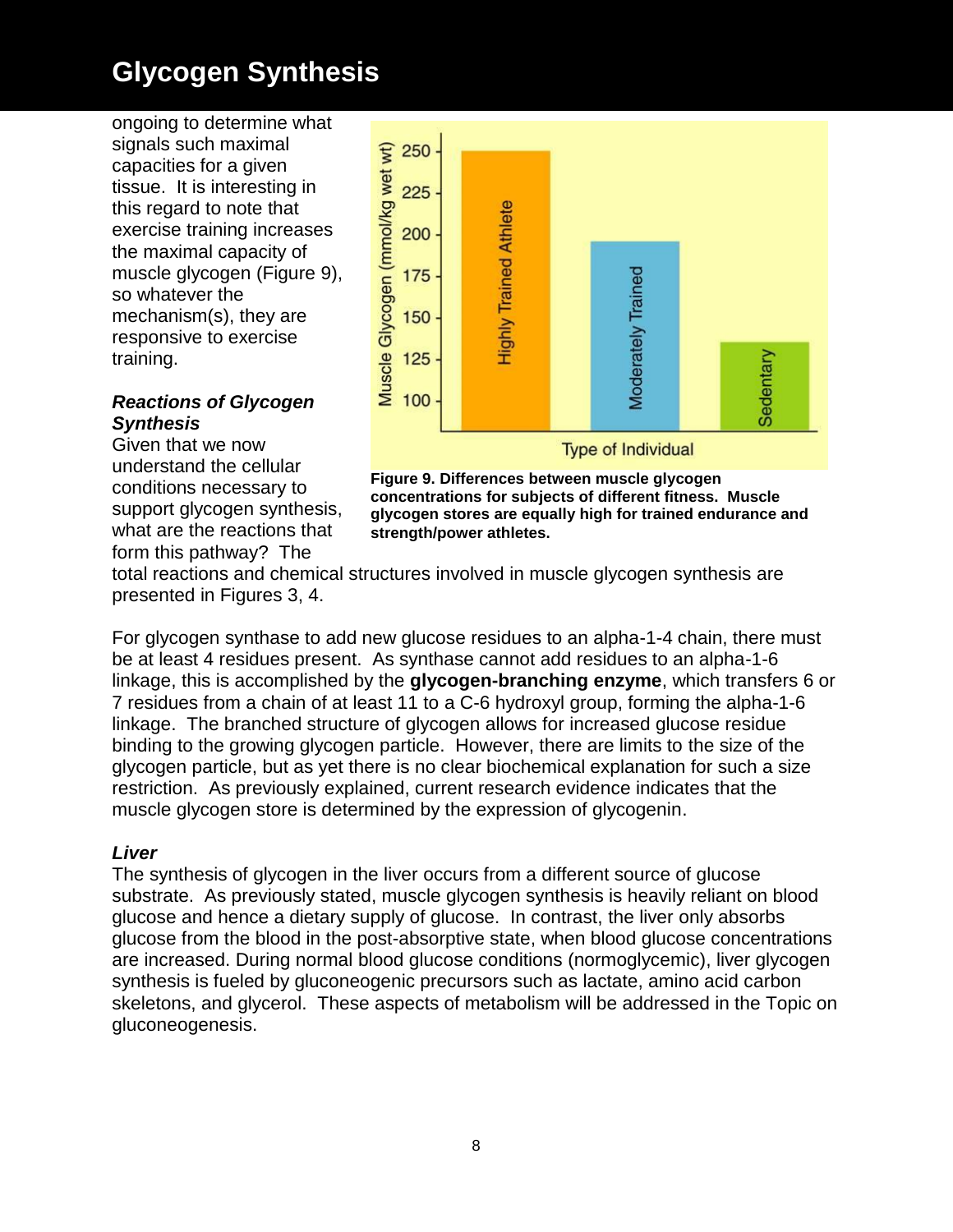### **Glossary Words**

**glycogen** is the storage form of glucose in cells.

**glycogen granules** are dark stained circular structures of glycogen as seen through electron microscopy.

**fructose-1,6-bisphosphate** is the six carbon product of the phopshofructokinase reaction.

**phosphorylase** is the allosterically regulated enzyme responsible for the catabolism of glycogen.

**glycogenolysis** is the term given for the breakdown/catabolism of glycogen to glucose-1-phosphate (G1P).

**glycogen synthase** is the allosterically regulated enzyme that catalyzes the synthesis of glycogen from UDP-glucose.

**epinephrine** is a catecholamine hormone secreted from the adrenal medulla.

**GLUT4 glucose transporters** are the transport protein sub-class that is responsible for glucose uptake into numerous tissues such as skeletal muscle and the liver.

**UDP** is the abbreviation for uridine diphosphate.

**glycogen synthase-D** is the dependent form of glycogen synthase, which requires G6P for increased activity.

**glycogen synthase-I** is the independent form of glycogen synthase, resulting from the multiple phosphorylation of synthetase-D.

**G6P** is the abbreviation for glucose-6-ohosphate.

**adenylate** pertains to the adenylate base, often used to reference the adenylate phosphates of the phosphagen system, such as ATP, ADP, and AMP.

**glycogenin** is the protein structural core of each glycogen molecule.

**primer** is a chemical compound that provides the structural base or framework for additional synthesis reactions.

**glucosyltransferase** is the enzyme responsible for the addition of glucose residues on a growing chain until 8 residues are located, after which glycogen synthase can exert its function.